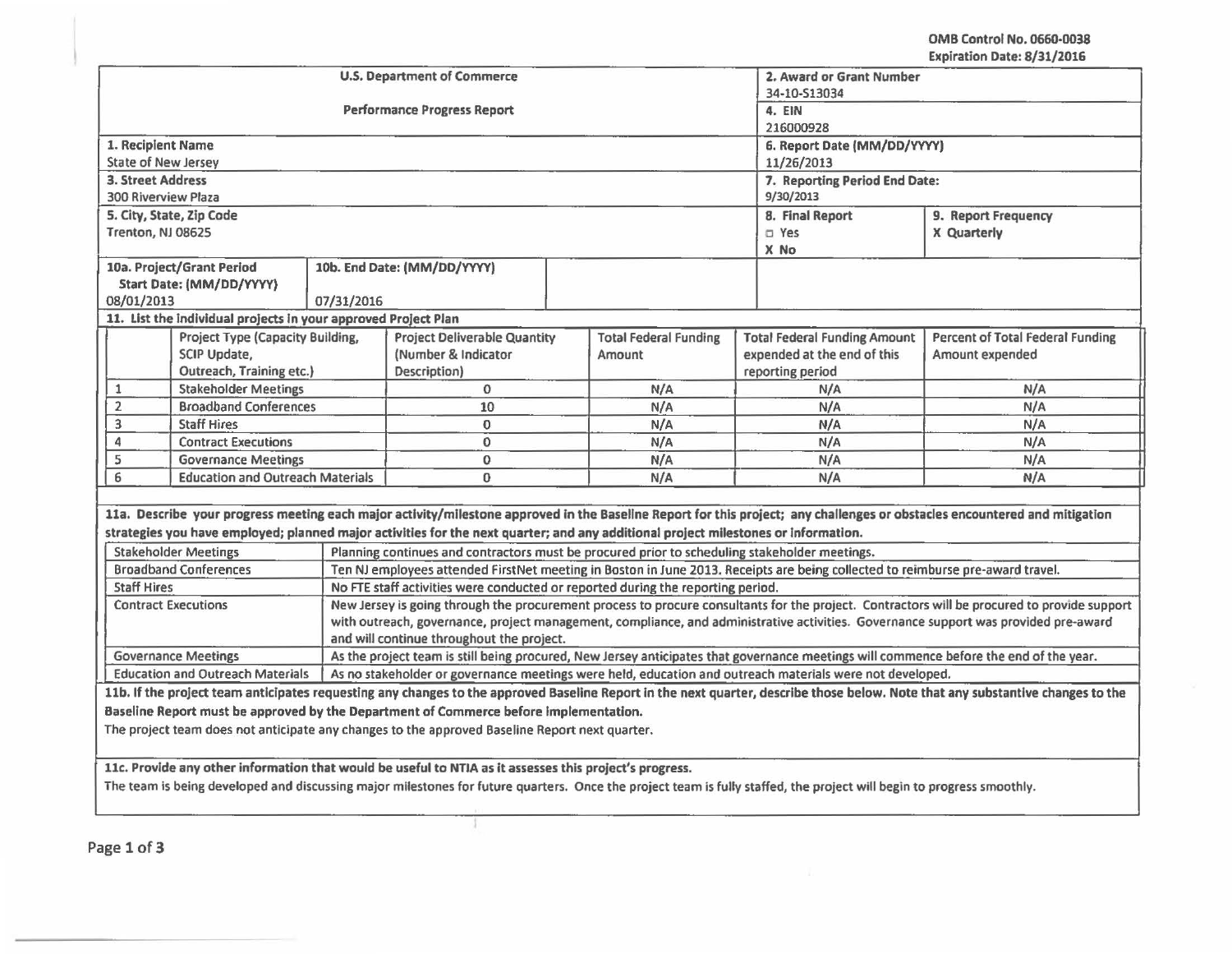11d. Describe any success stories or best practices you have identified. Please be as specific as possible. As the project is not fully staffed, New Jersey has no success stories or best practices to share this quarter.

## 12. Personnel

12a. If the project is not fully staffed, describe how any lack of staffing may Impact the project's time line and when the project will be fully staffed. The project is not fully staffed, but we anticipate hiring all staff by Q3, as projected in our Baseline/Expenditure Plan. We don't anticipate any changes to the project's timeline.

## 12b. Staffing Table

| FTE <sub>%</sub><br><b>Job Title</b> |                                                                                                                                                                                          |                          |                            |                               | Change            |                 |                                        |                                                 |                        |  |  |
|--------------------------------------|------------------------------------------------------------------------------------------------------------------------------------------------------------------------------------------|--------------------------|----------------------------|-------------------------------|-------------------|-----------------|----------------------------------------|-------------------------------------------------|------------------------|--|--|
|                                      |                                                                                                                                                                                          |                          |                            | Add Row                       | Remove Row        |                 |                                        |                                                 |                        |  |  |
|                                      | 13. Subcontracts (Vendors and/or Subrecipients)<br>13a. Subcontracts Table - Include all subcontractors. The totals from this table must equal the "Subcontracts Total" in Question 14f. |                          |                            |                               |                   |                 |                                        |                                                 |                        |  |  |
| Name                                 | <b>Subcontract Purpose</b>                                                                                                                                                               | Type<br>(Vendor/Subrec.) | RFP/RFQ<br>Issued<br>(Y/N) | Contract<br>Executed<br>(Y/N) | <b>Start Date</b> | <b>End Date</b> | Total<br>Federal<br>Funds<br>Allocated | <b>Total Matching</b><br><b>Funds Allocated</b> | Project and % Assigned |  |  |
| <b>TBD</b>                           | Project Management,<br>Administrative<br>support, and Finance<br>& Compliance<br>Oversight                                                                                               | Vendor                   | Y                          | ${\sf N}$                     | <b>TBD</b>        | 7/31/2016       | \$1,040,220                            | \$0\$                                           | N/A                    |  |  |
| <b>TBD</b>                           | Governance support                                                                                                                                                                       | Vendor                   | Y                          | N                             | <b>TBD</b>        | 7/31/2016       | \$300,000                              | \$0                                             | N/A                    |  |  |
| <b>TBD</b>                           | <b>Broadband SME</b>                                                                                                                                                                     | Vendor                   | Υ                          | N                             | <b>TBD</b>        | 7/31/2016       | \$300,150                              | \$0                                             | N/A                    |  |  |
| <b>TBD</b>                           | Outreach specialist                                                                                                                                                                      | Vendor                   | Y                          | N                             | <b>TBD</b>        | 7/31/2016       | \$540,000                              | \$0                                             | N/A                    |  |  |